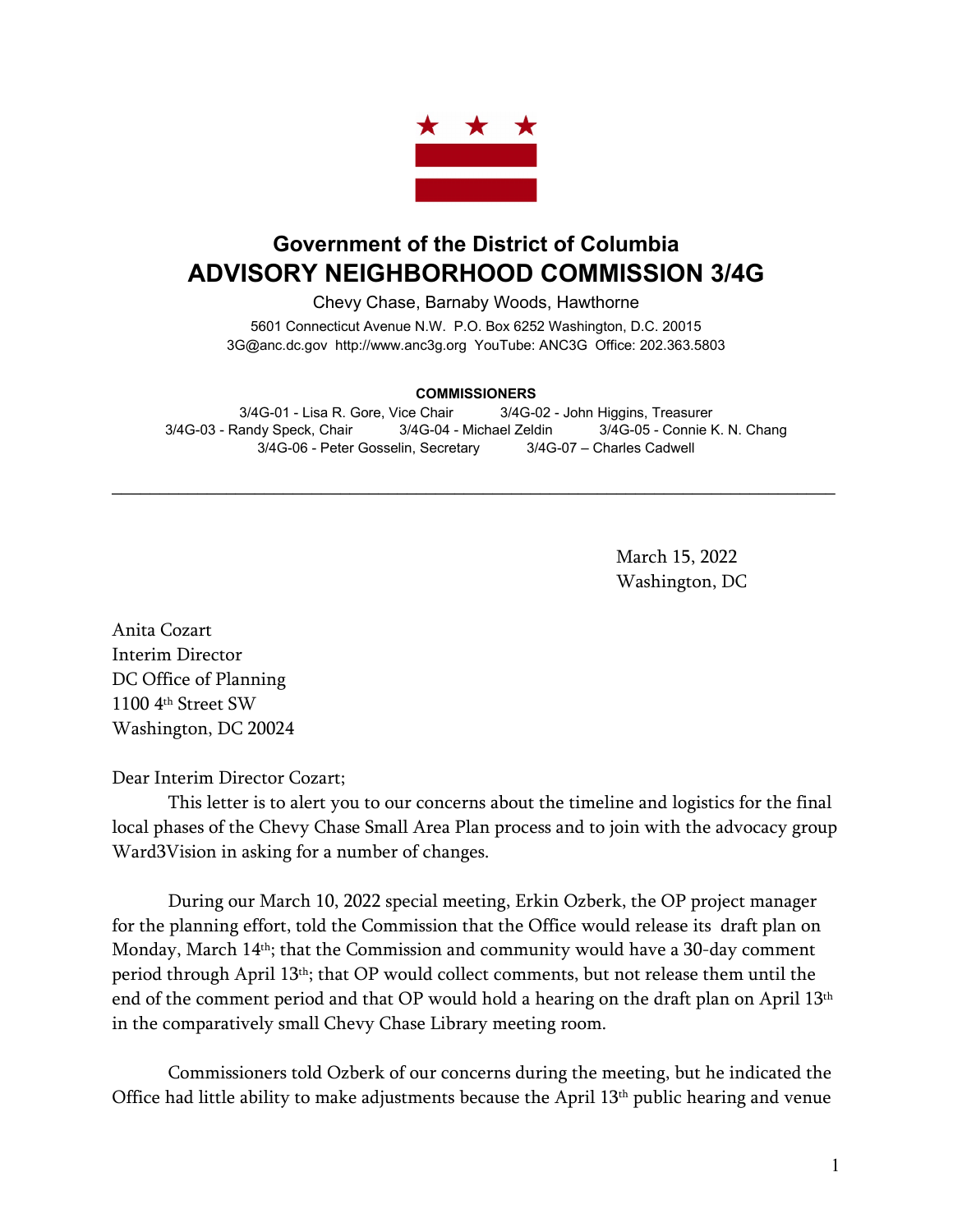have already been posted in the District Register. The Commission authorized this letter at its duly noticed March 14, 2022 meeting by a vote of 6 to 0 with no abstentions and one absent (four being a quorum).

ANC 3/4G believes that the 30-day comment period does not provide adequate time for the Commission and community residents to comment. This is especially so, given that OP presented its first, limited visual representations of what our upper Connecticut Avenue corridor might look like in the future at a January 22, 2022 design workshop and only modestly augmented those representations for a February 23, 2022 poster session at the Library.

The ANC believes that conducting the hearing immediately on the heels of the comment period is unwise and that the Library meeting room is too small a venue. Finally, we believe that the community and the Commission would be best served if they could see comments as they come in, rather than at the end of the comment period.

With these concerns in mind, we ask for the following changes in process:

- 1. Extend the comment period from 30 to 60 days
- 2. Change the venue of the public hearing from the Library meeting room to a substantially larger setting, perhaps the Deal Middle School, after the 60 days.
- 3. Post written comments as they are received, rather than at the end of the comment period.

 As Ward3Vision noted in its communication with you, many Chevy Chase residents are becoming aware that a planning process has been underway. The extension of 30 days would give them additional time to digest the draft plan and comment. It takes into account an early spring calendar that's crowded with events such as candidate forums, Passover, Easter and school spring breaks. And it doesn't appear to cause problems with the Council's schedule, which typically is filled with budget matters through late May.

On behalf of the Commission,

Peter Gosselin

Commissioner 3G-06

Conne KM Clarp

 Connie K. N. Chang Commissioner 3G-05